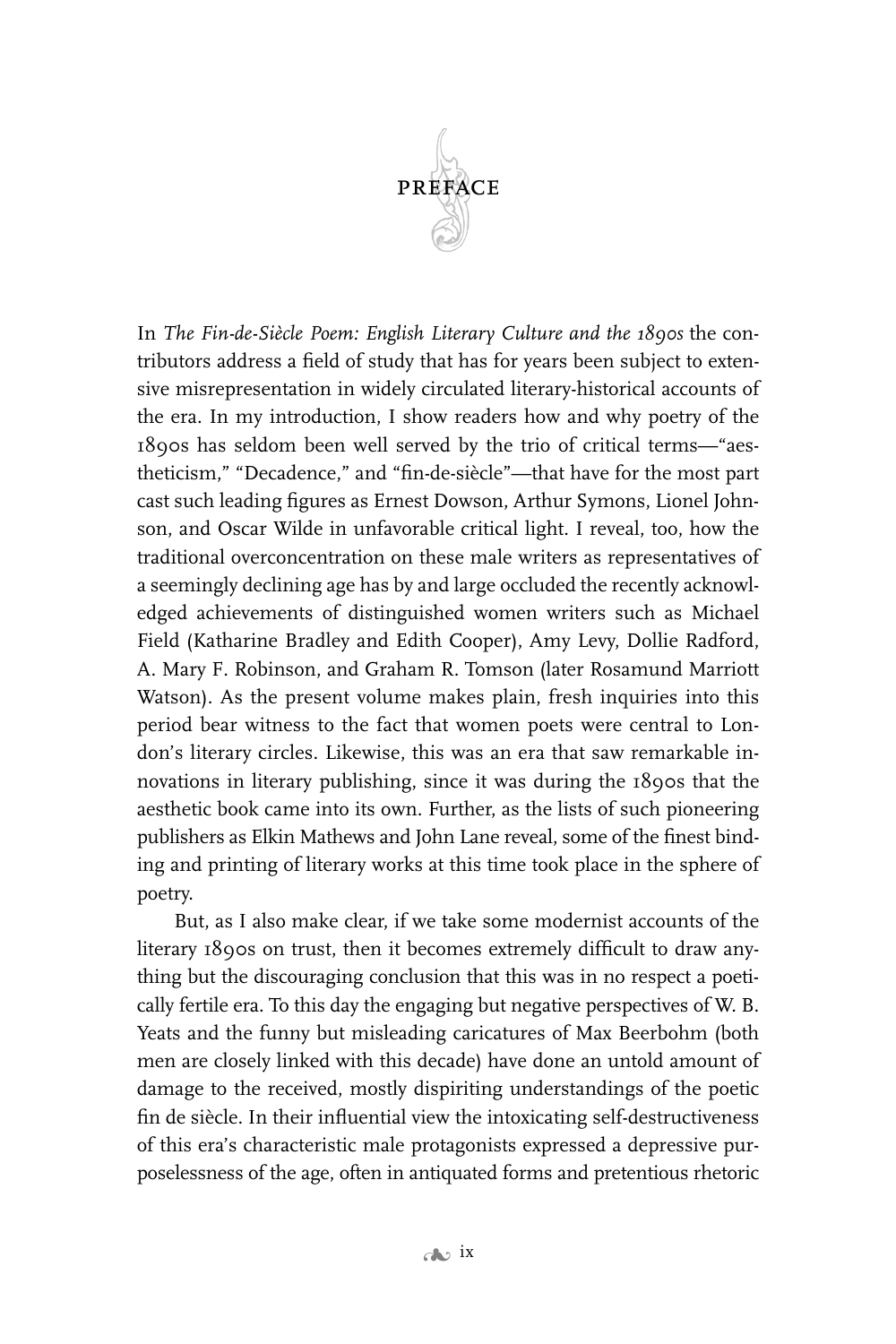whose excesses supposedly accentuated the superficiality of the fin-desiècle poet's art.

Jerusha McCormack's chapter develops this line of inquiry into critical estimations of the period by exploring how a "drastic narrowing of the 1890s poets came about." McCormack's main focus is how certain biographical myths served to create a sexual division of labor in the poetic marketplace. Where the male poets cultivated a rather theatrical manner in the presentation of their Decadent work (much of which, in any case, showed a strong interest in performance, whether by famous actresses, female dancers, or women on the music-hall stage), well-regarded women poets such as Alice Meynell did the opposite by fostering a rather private, angelic persona that hardly squared with the supposed irresponsibility of her male peers. Meynell was considered by many members of the literary establishment to be a strong candidate for the laureateship, which became vacant upon Tennyson's death in 1892. (The post, owing to much wrangling over who should succeed him, remained open for four years.) But Meynell's life of devotion to her family of seven children and her faith (she had converted to Catholicism in 1864) for decades made it difficult for historians to acknowledge that by the 1890s she had come to attention as one of the foremost essayists and poets published by Mathews and Lane's imprint, the Bodley Head. As McCormack discloses, in the case of Rosamund Marriott Watson—one of the most widely published English poets of the 1880s and 1890s—the fact that this accomplished writer endured two divorces, losing in the process custody of three children, in many ways accounted for her unwillingness to develop a public persona in later life.

In the second chapter, Holly Laird turns attention on how and why biographical accounts of leading male fin-de-siècle poets such as Davidson, Dowson, and Johnson (as well as the somewhat older James Thomson) have been intent to view these writers' achievements, even in their own time, as built on self-murder. Laird observes that these life myths tend to ignore the significance of suicide as a pressing topic that absorbed these poets' imaginations. Rather than assume that these writers' interest in self-murder inspired their untimely deaths, she urges readers to consider how and why their aesthetics remained enduringly fascinated with formal and stylistic structures of fragmentation and destruction. By broadening her analysis to include the suicidal subject matter of three women poets—Amy Levy, Charlotte Mew, Adela Cory Nicolson—Laird reveals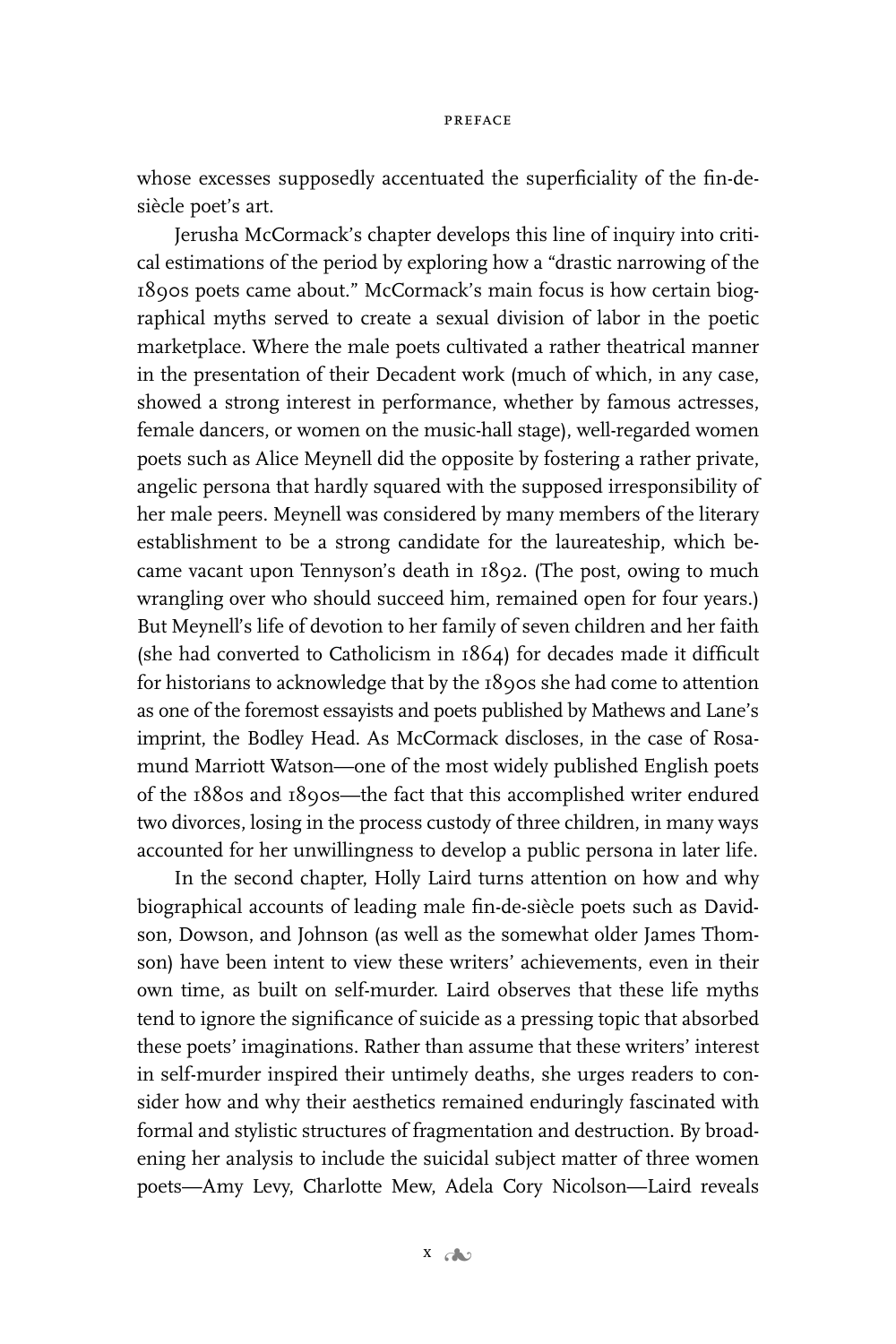how tricky it has proved for scholars to imagine that the topic of hopelessness might be understood as separate from these authors' decision to end their lives.

Linda K. Hughes, in the third chapter, maintains the focus on fin-desiècle poets' enduring interest in fragmentariness by returning our attention to Rosamund Marriott Watson, whose oeuvre dramatizes an almost unmatched fracturing of identity. But, like Laird, Hughes is aware of the pitfalls of relying on biographical events in order to explain this poet's formal and thematic preoccupations. While it was the case that Marriott Watson's changing marital circumstances resulted in changes of name (she emerged as R. Armytage, then wrote as Graham R. Tomson, and then took the family name of her common-law husband), such information scarcely accounts for this writer's fascination with a range of poetic forms and styles—from ballades, rondeaus, and villanelles to impressionist nocturnes—that provided her with various masks behind which she enjoyed the freedom to articulate forthright sexual passion. The fact that poetic masks worked in Marriott Watson's favor in part accounts for her outstanding success in placing her work in a wide variety of journals. Hughes also makes a special point of showing how the print media in which Marriott Watson appeared in her transforming guises—whether an ostensibly conservative periodical such as W. E. Henley's *Scots Observer* or a finely bound and illustrated volume issued by John Lane—discloses some of the connections between what have been conventionally viewed as discrete, if not antipathetic, sections of the 1890s literary world.

The next two chapters accentuate the frequent emergence of fin-desiècle poetry in volumes that exemplify decisive trends in the history of the book. Nicholas Frankel draws detailed attention to the Rhymers' decision not to present their collective poems as the kind of aesthetic artifact that John Gray's *Silverpoints* (1893) most emphatically was. As I point out in the introduction, Charles Ricketts's distinctive designs for the lizardgreen binding and unusual page layout ensured that Gray's first book of poetry became one of the most visually arresting volumes of the 1890s. The Rhymers' two books looked comparatively plain, with running headers stating "The Rhymers' Club" at the top of pages printed in a uniform style. The typographic reiteration of "The Rhymers' Club" certainly makes sense in volumes in which the identity of a single author remains far less significant than the topics that absorb the authors' works. Their books,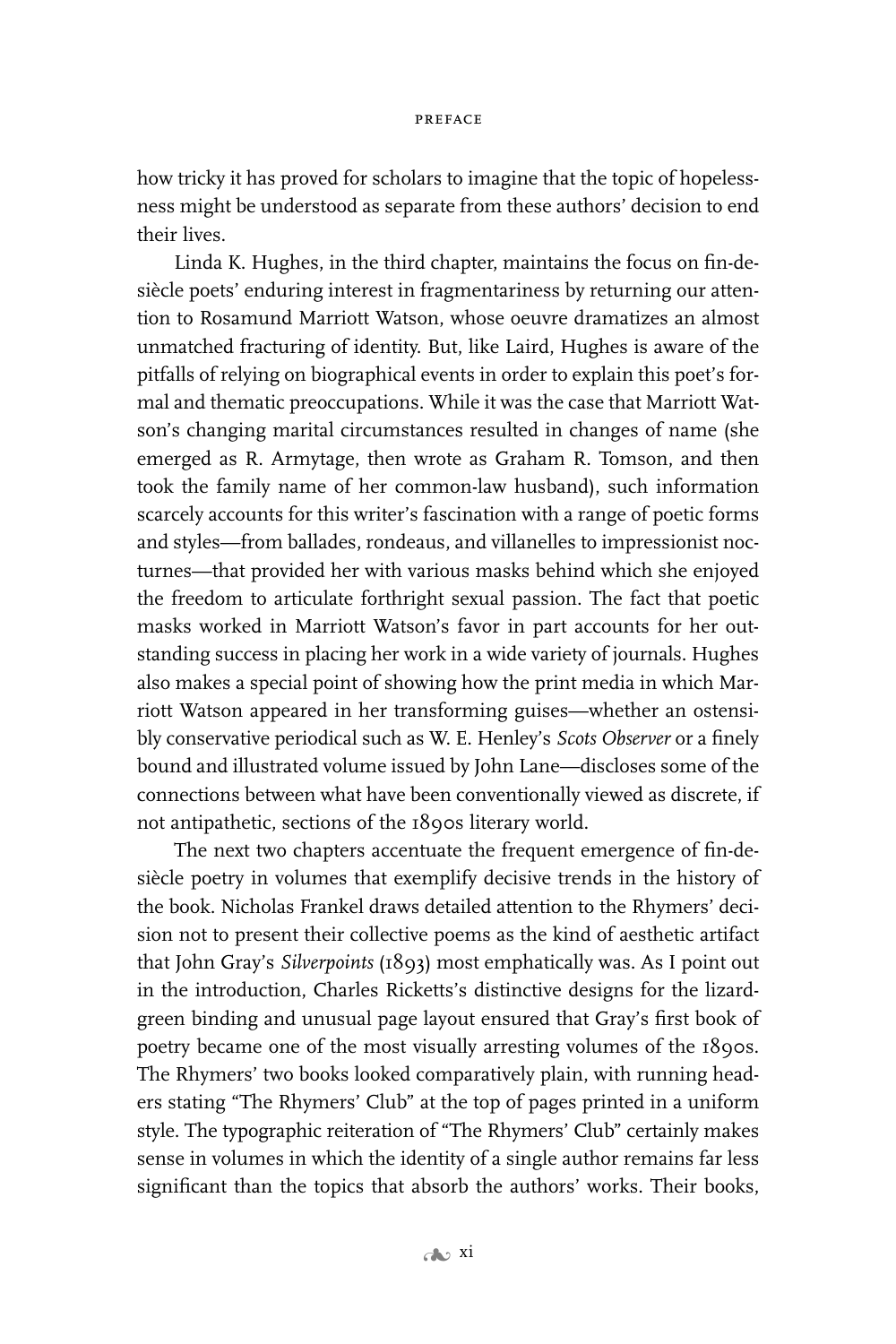rather than relate individual poets to groups of poems, insist that it is the subject matter of the contributions that has decided the order in which their works appear, and such themes of course have implicitly arisen from the exchanges among members of the club. On this view, it becomes possible to see how Yeats's famous lyric "The Lake Isle of Innisfree" forms part of a dialogue with a lyric by Ernest Radford, a link that shows the depth of Yeats's involvement in a grouping whose camaraderie taught him his trade. Frankel contends that the typographic uniformity of the Rhymers' books anticipates the designs that influential publishers such as Faber and Faber (in Britain) and New Directions (in the United States) would adopt in order to present their stable of poets.

Jerome McGann, in the next chapter, looks closely at the neglected but gifted writer whose expertise in other arts—notably architecture made a decisive contribution to the *Century Guild Hobby Horse,* the avantgarde periodical that fostered vital critical debate at this time. In his study of Herbert P. Horne's compact volume *Diversi Colores* (1891), printed to perfection at the Chiswick Press, McGann discusses the poet's "bibliographical aesthetics." In a series of adept readings, McGann shows that when Horne pays homage to earlier forms—whether Christian devotional works or Robert Herrick's lyrics—his dedication is neither to orthodox religion nor to a seventeenth-century forbear. Instead, Horne's commitment lies in the kind of pastiche that discloses that each poetic articulation stands as a typographical performance. McGann's point is that Horne's volume should not be read in a solely vehicular or referential mode, since the words on the page possess a decidedly material significance. Thus, as readers, we need to observe not so much what the language of the poem signifies as the beautiful medium through which the printed word creates such significations. "Horne devotes himself to glorifying Beauty by making a beautiful thing," McGann writes, and in the process of such glorification the poet requires us to consider the nonsemantic aspects of poetic textuality.

In chapter 6, Julia Saville considers how two coauthors explored the fin-de-siècle interest in the unity of the arts through the development of highly accomplished ekphrasis. In *Sight and Song* (1892), Michael Field's third collection of poetry, the aunt and niece Bradley and Cooper responded to Walter Pater's call to respond to the Old Masters in a manner of selfrestraint, thus enabling such artworks to speak for themselves. Saville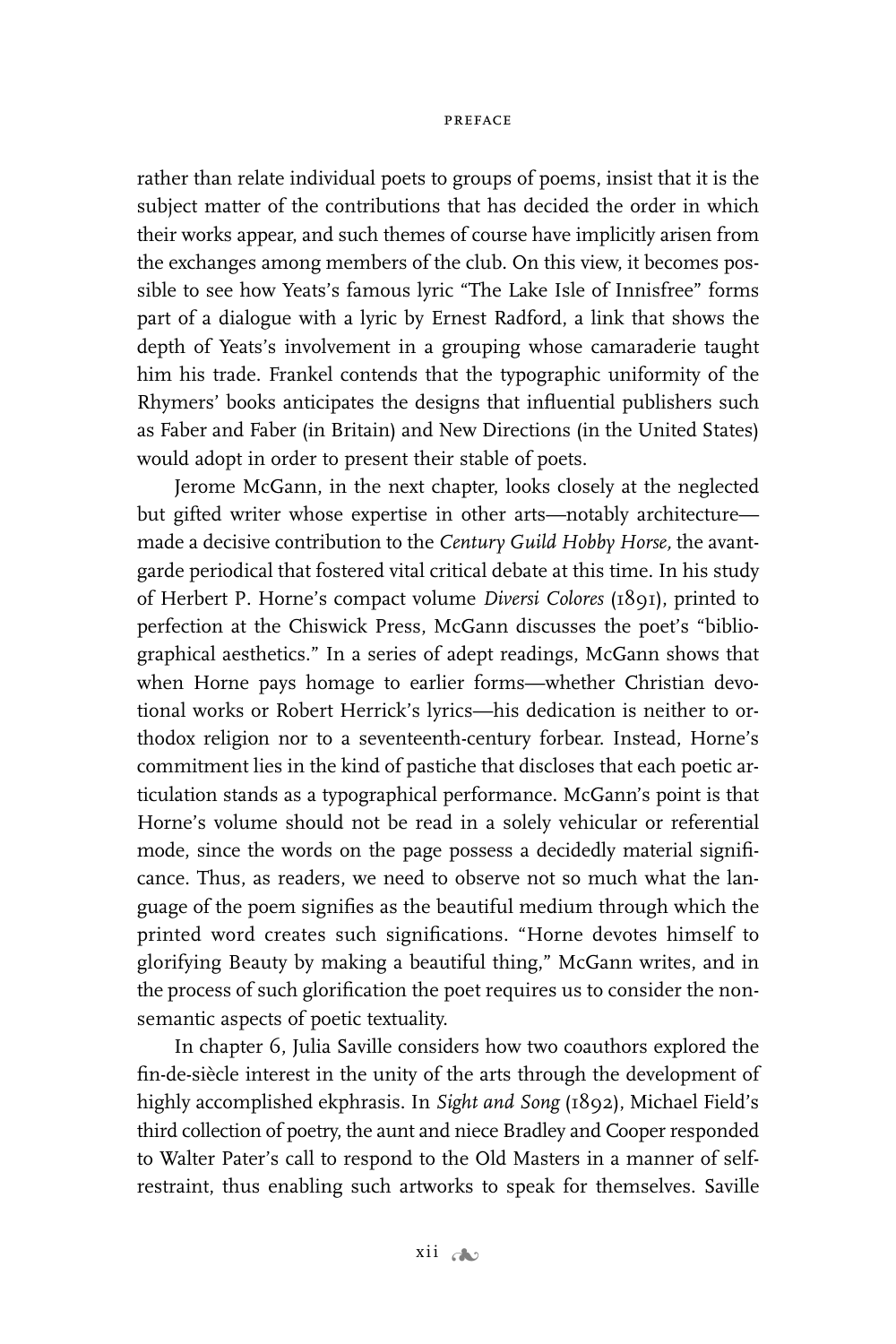shows how Bradley and Cooper drew upon this Paterian perspective, first developed in his *Studies in the History of the Renaissance* (1873) and amplified in later essays such as "Prosper Merimée" (1890), when they took lessons from the young art historian Bernard Berenson, whose critical engagement with physical detail and color in Renaissance art intersected with Pater's emphasis on the viewer's self-discipline. The result of such withholding of any subjective interpretation is that Michael Field's ekphrastic poems permit each artwork to produce lyrical significations that complicate how an otherwise small detail might be interpreted. For example, in Giorgione's *Sleeping Venus,* the position of Venus's left hand covering her genitals might not be seen, as some viewers have thought, solely as a token of modesty. In their poem, Bradley and Cooper suggest that, in this painting, "Universal pleasure sex / Must unto itself annex" a gesture of self-pleasuring that gives the somnolent Venus a previously unacknowledged agency. Through their particular adaptation of Paterian ascesis, the coauthors suggest that such restraint on their part enables them to engage in what Saville calls a "playful erotic allusiveness." Bradley and Cooper's finely wrought ekphrasis was probably too advanced even for their teacher, and, sadly, like so much of the ambitious poetry that they produced during the 1890s, *Sight and Song* went largely unnoticed.

The seventh chapter, by Linda Hunt Beckman, turns attention to another woman poet, Amy Levy. Beckman maintains that Levy, who took her life in 1889, stood at the forefront of British poets who absorbed *Symboliste* poetics in the name of producing a decidedly urban poetry. Until recently scholarship has suggested that the poetic interest in the metropolitan scene was the preserve of volumes such as Symons's *London Nights,* Henley's *London Voluntaries* (1893), and John Davidson's "London" (1894), which memorably celebrates "[t]he heart of London beating warm" (John Davidson, "London," in *John Davidson: A Selection of His Poems,* ed. Maurice Lindsay [London: Hutchinson, 1961], 69). Beckman's argument is that Levy's city poems, which appeared in the poet's final volume, *A London Plane-Tree and Other Verse* (1889), reveal that this exceptional writer was deeply acquainted with the urban poetics of Baudelaire and Mallarmé. Levy's fascination with the city's modernity, as Beckman shows, predates the writings of the 1890s male poets, who are usually credited as the progenitors of a distinctly new poetry that confronts the fracturing experiences of modern London. Beckman also makes it clear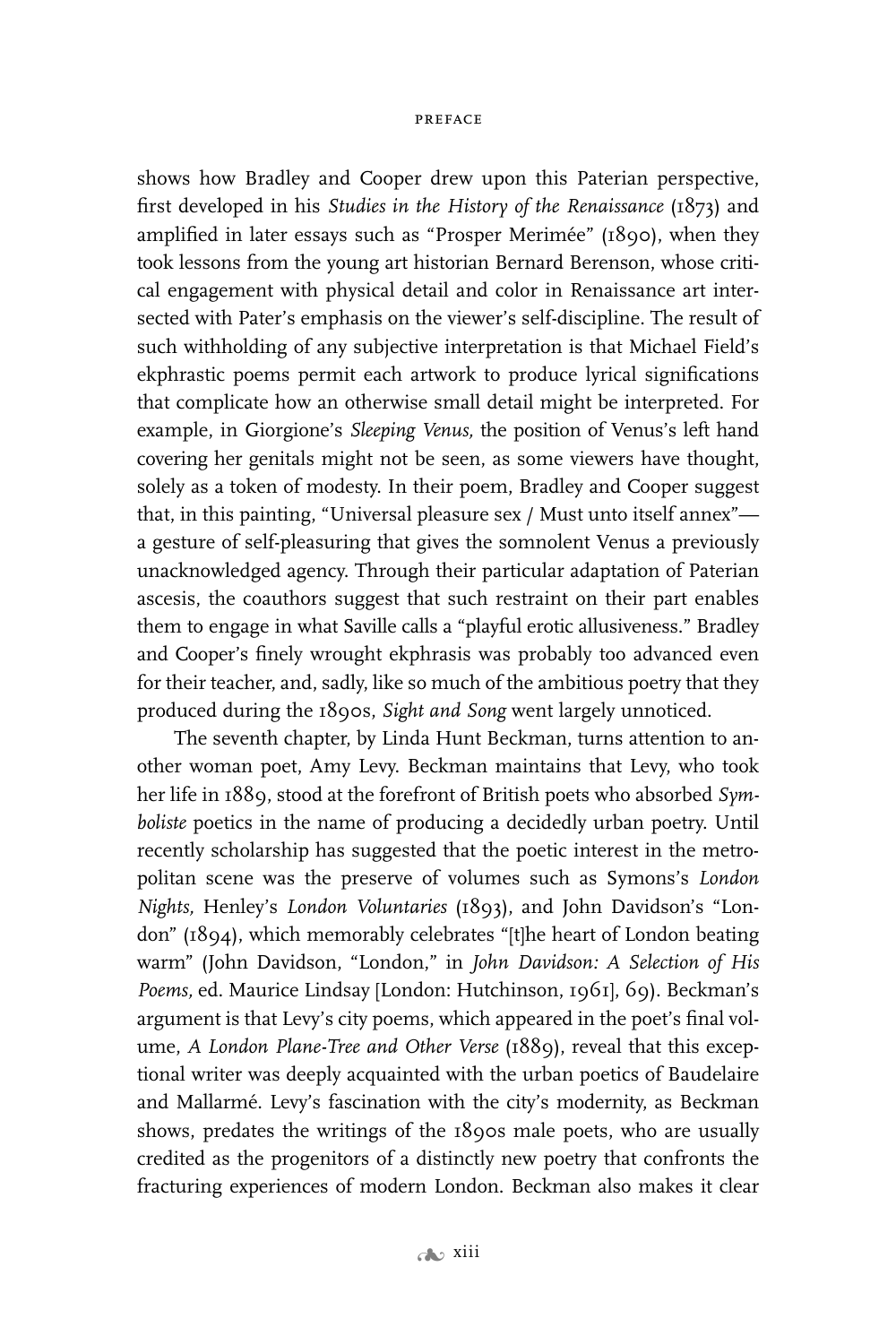that Levy draws on *Symboliste* sources in a manner that anticipates Eliot's and Pound's engagement with Baudelaire's *Les Fleurs du mal* (1857, expanded in 1861) and Mallarmé's *Poésies* (1887).

In the chapter that follows, Ana Parejo Vadillo explores the haunting poetry of A. Mary F. Robinson, who, like Levy, came to notice prior to 1890, and whose writings absorbed aspects of avant-garde French poetry well in advance of Symons's influential essay, "The Decadent Movement in Literature" (1893). Robinson's earliest collections share with Levy's slightly later writing an interest in the *Symboliste* poetics of the city. Vadillo contends that Robinson's wide reading in the work of French poets such as Verlaine and her responsiveness to Pater's aestheticism resulted in an experimental type of writing in which the cityscape could supply figures that intensified particular states of mind. Thus in "London Studies" Robinson's poetic voice attempts to integrate the bleak, darkened urban scene with acute feelings of helplessness. In Vadillo's view, such evocative, abstract writing results in an "immaterial poetics," one that negates physical experience by stressing the kind of disembodied soul that Symons would later perceive as a defining aspect of the Decadent movement in literature.

In chapter 9, Yopie Prins sustains the focus on poetics in a close study of Alice Meynell's enduring fascination with another abstract phenomenon—the metrical measure. As Prins explains, Meynell proved immensely responsive to the New Prosody that had its origins in Coventry Patmore's path-breaking "Essay on Metrical Law" (1857). As Patmore saw it, the craving for metrical measure is not just characteristic of poets; it defines the very movements of the human mind. In light of Patmore's and (much later) George Saintsbury's research on meter, the study of prosody became interested in identifying, counting, and then quantifying the spaces that operated within English systems of accentual-syllabic verse. As she reflected on Patmore's essay, Meynell drew a number of intriguing conclusions about the ways in which this new engagement with the measuring of meter disclosed that systems of rhythm structure almost every aspect of our lives. Meynell, as Prins shows, became particularly fascinated by the intervals or pauses between beats. It was in these unspoken metrical spaces that Meynell realized a universal rule. In her view, the orbit of the sun, the pangs of motherhood, and the reappearance of disease and subsequent recovery are governed by patterns of silent but powerful recurrence. She asserted that poetry, which is based on interval-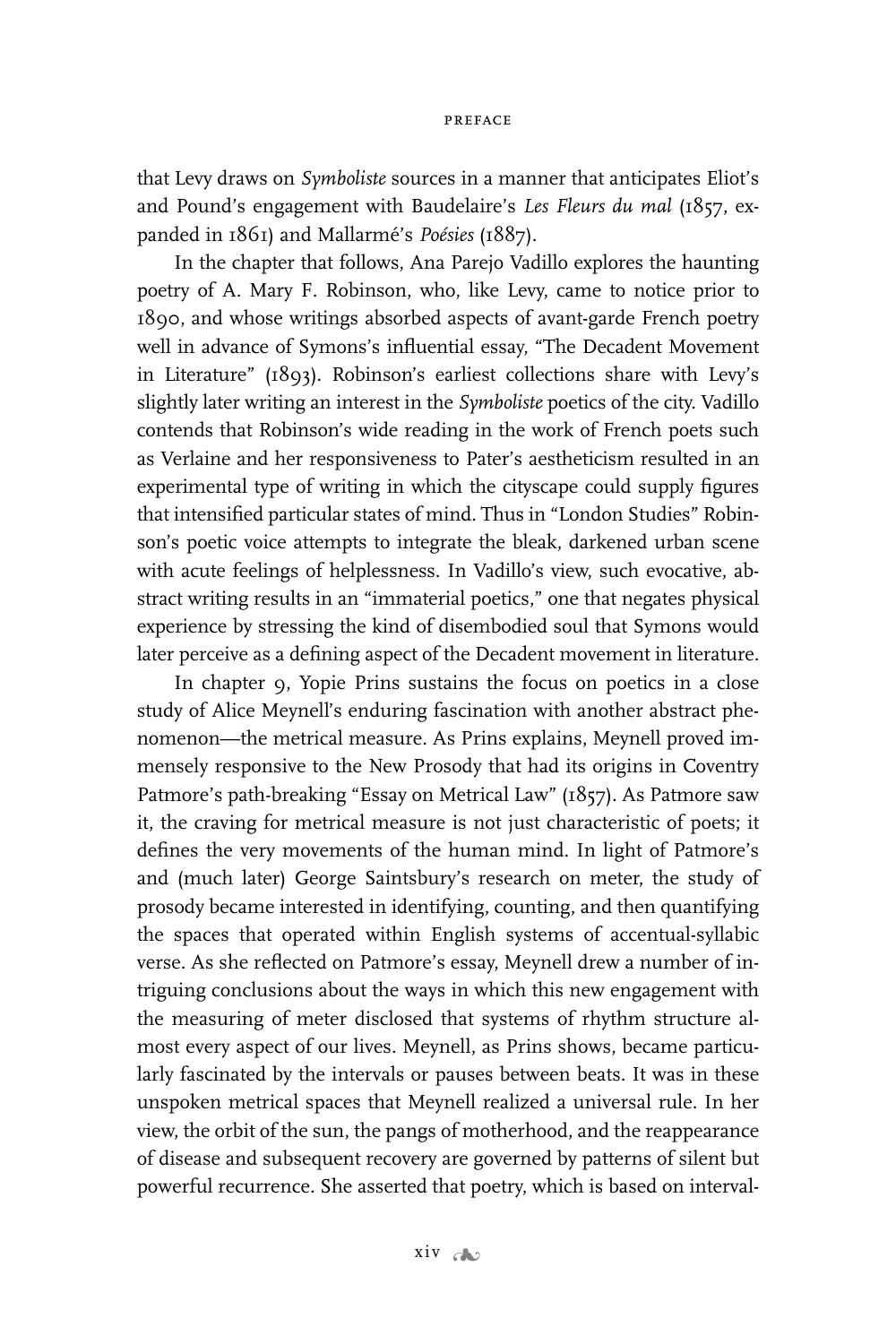lic principles, has an unrivalled capacity to celebrate the all-pervasive but otherwise unnoticed metrics that govern our diurnal lives.

The tenth chapter, by Tricia Lootens, considers another frequently sidelined but fundamental aspect of fin-de-siècle poetry. Lootens draws a comparison between two writers whose movement from the colonial periphery of India to London suggested that the preoccupations of much fin-de-siècle poetry, no matter how avant-garde its claims, belonged firmly to the metropolitan heart of empire. By comparing the works of Anglo-Indian Rudyard Kipling with those of Indo-Anglian Toru Dutt, Lootens shows how these authors, in very different ways, put the spotlight on the "alien homelands" of an increasingly burdensome empire whose conflicts during this period would result in the brutal Second Anglo-Boer War. In poems such as Kipling's "Chant-Pagan," Lootens identifies how the raw, "pagan" vernacular of an irregular soldier serving in South Africa affronts the elevated poetic diction consecrated by the English literary tradition. Combining urban and military slang, snatches of Afrikaans, and Cockney dialect, the speaker of this "chant" wonders, in light of his wartime life, whether he can remain a patriot to the old country. It would seem that this speaker's home has become instead the South African landscape where he has witnessed so much bloodshed. By comparison, Toru Dutt—who died at the age of twenty-one in 1877, and whose works London critics continued to discuss extensively in the 1880s—produced poems that relocated, in productively questioning ways, her deep knowledge of the English Romantics to her Bengal birthplace. Dutt, who received part of her education in Europe, was in many respects an Indian cosmopolitan; her cross-cultural experiences encouraged her to absorb and honor England's poetic heritage while exposing, in the far reaches of empire, some of its national—if not nationalist—limitations.

In the final chapter, Marion Thain moves beyond the turn of the century to consider the later, largely forgotten poetry of Katharine Bradley and Edith Cooper. In the early stages of their collaboration as Michael Field, Bradley and Cooper swore themselves to paganism. Their later poetry, however, records their conversion to Rome, which occurred when their reputation had long suffered serious decline, making them arguably the obscurest of those poets who had first tried to win an audience during the fin de siècle. In her pioneering discussion, Thain shows that the coauthors' decision to embrace Catholicism does not mark a break in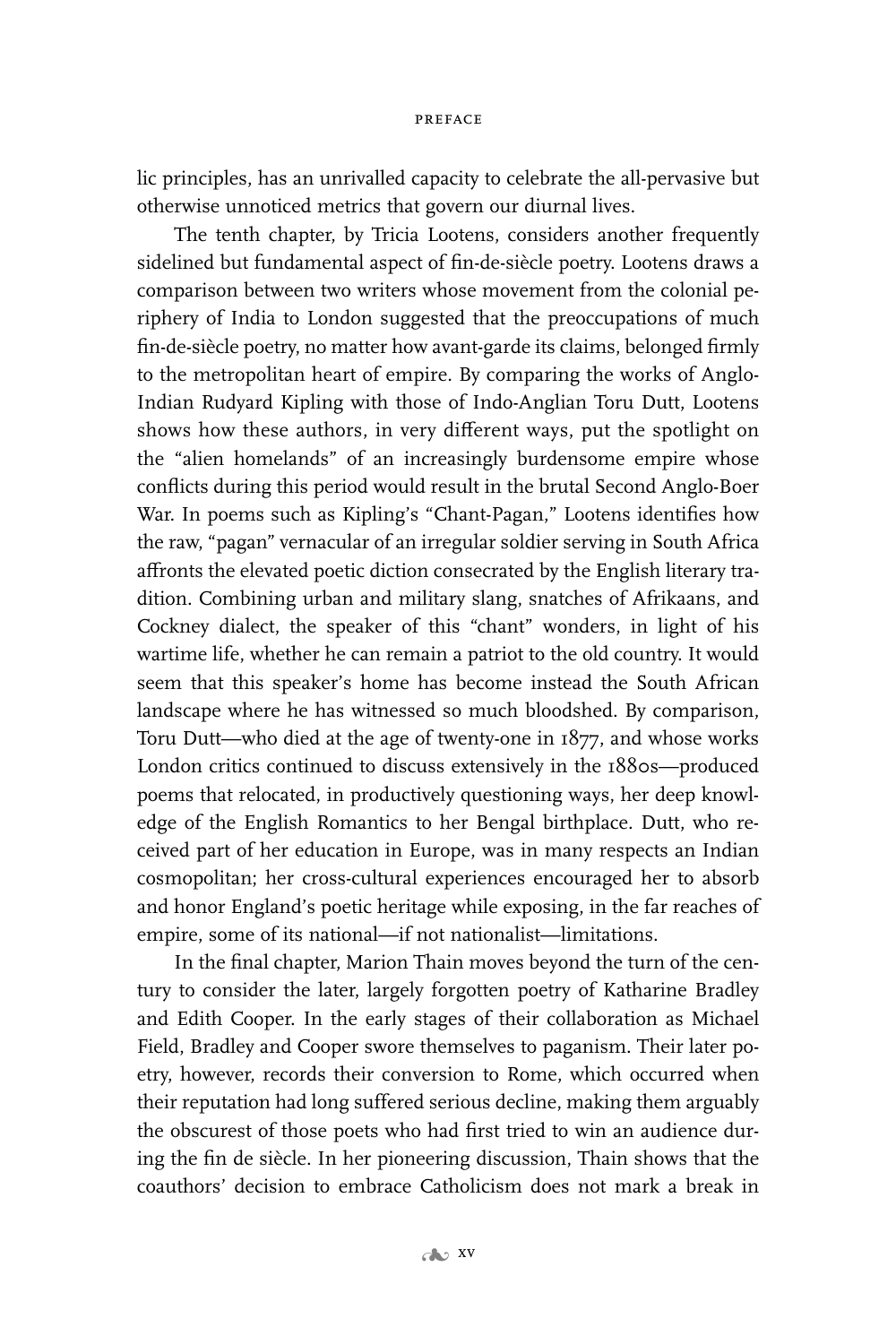Michael Field's prolific output but in fact reveals continuity with the aestheticism that they espoused in their first book of poetry—based in part on Sappho's fragments—titled *Long Ago* (1889). In order to secure their conversion, Bradley and Cooper turned to John Gray, author of *Silverpoints,* for guidance, and in the process they developed a series of poems that drew on the imagery of St. John of the Cross, whose own poetic writings Gray had explored in his second volume, *Spiritual Poems* (1896): a volume, designed by Ricketts, that defined Gray's developing identity as a Catholic aesthete. Many of the most significant poems about their faith appear in one of the most hard-to-obtain volumes among Michael Field's extensive but rare editions. Published by Lucien Pissarro's monument to fine woodblock printing, the Eragny Press, in 1914, *Whym Chow: Flame of Love* was issued in only twenty-seven copies. The fact that the poems in this inaccessible book focus on the death of Michael Field's Chow dog, and their eventual belief that their beloved pet embodied the Holy Spirit, may well deepen the impression that the coauthors' eccentricities knew no bounds. But, as Thain clarifies, the poems in *Whym Chow,* like the posthumously published works that focus on Bradley's and Cooper's conversions, derive from a highly developed system of personal myth: one that shows that these coauthors—aunt and niece, as well as lovers—carefully reflected on how their earlier paganism prefaced their turn to Rome. By showing that such idiosyncratic writings should not be summarily dismissed but seriously reassessed, Thain's study provides a fitting conclusion to *The Fin-de-Siècle Poem.*

\*

Since this collection of essays refers to a great many fin-de-siècle poets, it includes an alphabetical list of writers who established their reputation either just before or during the 1890s. In addition, there is a chronology that lists the most notable works of all of these poets; this list, while it cannot include each and every volume published during this era, aims to help readers understand the widening scope of the field. The select bibliography and the notes to the chapters that follow refer readers to the most noteworthy essays and books that have assisted in positively reshaping our knowledge of the poetry of the time. (The select bibliography does not include single-author studies. Instead, it lists anthologies and critical sources that touch on the work of a range of fin-de-siècle poets.)